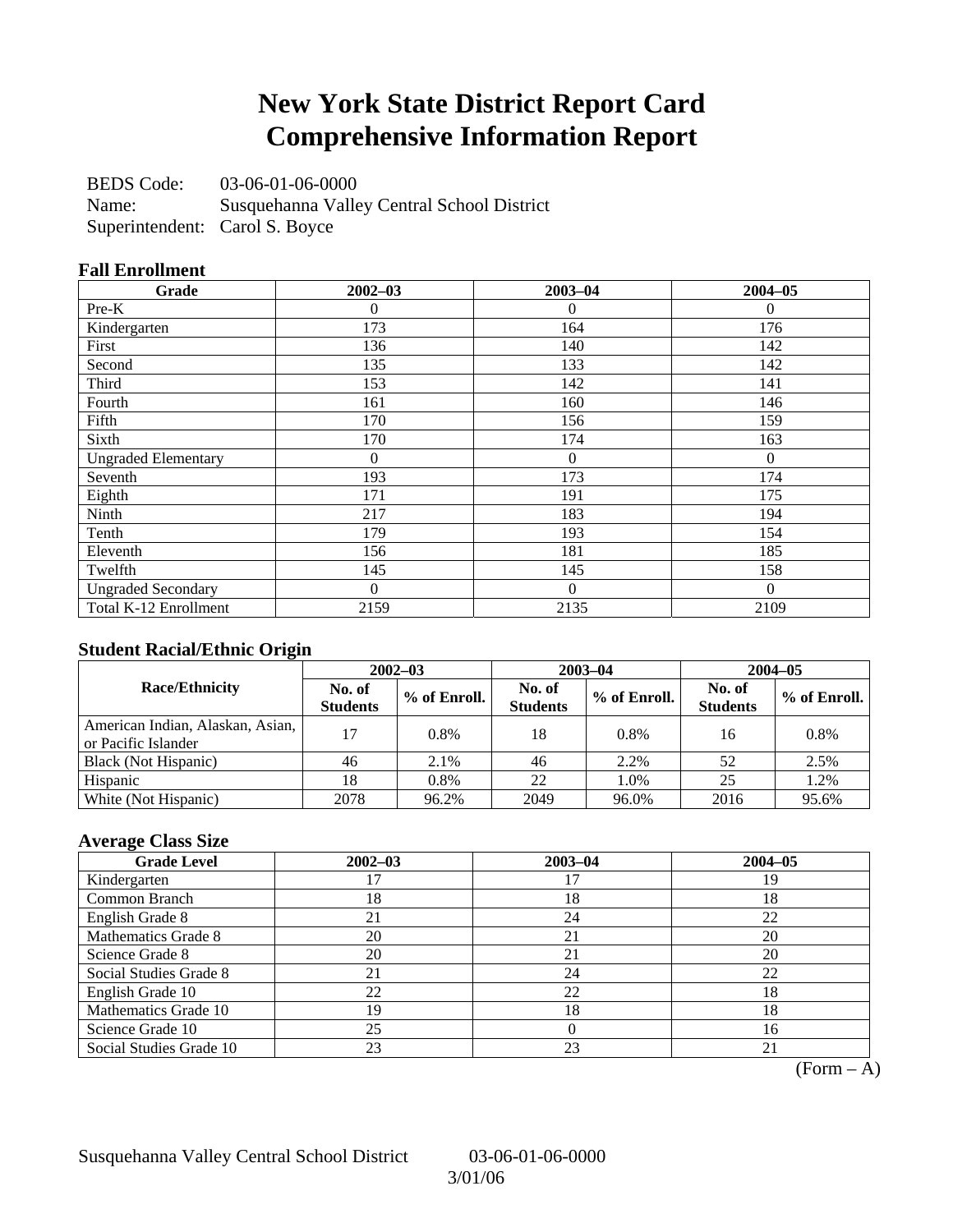#### **District Need to Resource Capacity Category**

| <b>N/RC Category</b> | <b>Description</b>                                                                                 |
|----------------------|----------------------------------------------------------------------------------------------------|
|                      | This is a school district with average student needs in relation to<br>district resource capacity. |

#### **Similar School Group and Description**

| <b>Similar School Group</b> | <b>Description</b> |
|-----------------------------|--------------------|
| NA                          | <b>NA</b>          |

All schools within the same N/RC category are divided into three similar school groups defined by the percentage of students in the school who are eligible for the free-lunch program and/or who are limited English proficient (also known as English language learners).

#### **Student Demographics Used To Determine Similar Schools Group**

|                                   | $2002 - 03$ |         |       | $2003 - 04$ | $2004 - 05$ |         |
|-----------------------------------|-------------|---------|-------|-------------|-------------|---------|
|                                   | Count       | Percent | Count | Percent     | Count       | Percent |
| <b>Limited English Proficient</b> |             | 0.3%    |       | 0.3%        |             | $0.1\%$ |
| <b>Eligible for Free Lunch</b>    | 387         | 17.9%   | 403   | 18.9%       | 395         | 18.7%   |

#### **Attendance and Suspension**

|                               | $2001 - 02$<br>$%$ of<br>No. of |         |                 | $2002 - 03$ | $2003 - 04$     |         |
|-------------------------------|---------------------------------|---------|-----------------|-------------|-----------------|---------|
|                               |                                 |         | No. of          | $%$ of      | No. of          | $%$ of  |
|                               | <b>Students</b>                 | Enroll. | <b>Students</b> | Enroll.     | <b>Students</b> | Enroll. |
| <b>Annual Attendance Rate</b> |                                 | 95.1%   |                 | 95.0%       |                 | 94.8%   |
| <b>Student Suspensions</b>    | 91                              | 4.1%    | 59              | 2.7%        | 75              | 3.5%    |

### **Student Socioeconomic and Stability Indicators (Percent of Enrollment)**

|                          | $2002 - 03$ | $2003 - 04$ | $2004 - 05$ |
|--------------------------|-------------|-------------|-------------|
| <b>Reduced Lunch</b>     | $.1\%$      | 7.7%        | 8.5%        |
| <b>Public Assistance</b> | NA          | NA          | NA          |
| <b>Student Stability</b> | NA          | NA          | NA          |

#### **Staff Counts**

| Staff                                 | $2004 - 05$ |
|---------------------------------------|-------------|
| <b>Total Teachers</b>                 | 184         |
| <b>Total Other Professional Staff</b> | 37          |
| <b>Total Paraprofessionals</b>        |             |
| Teaching Out of Certification*        |             |

\*Teaching out of certification more than on an incidental basis.

 $(Form - B)$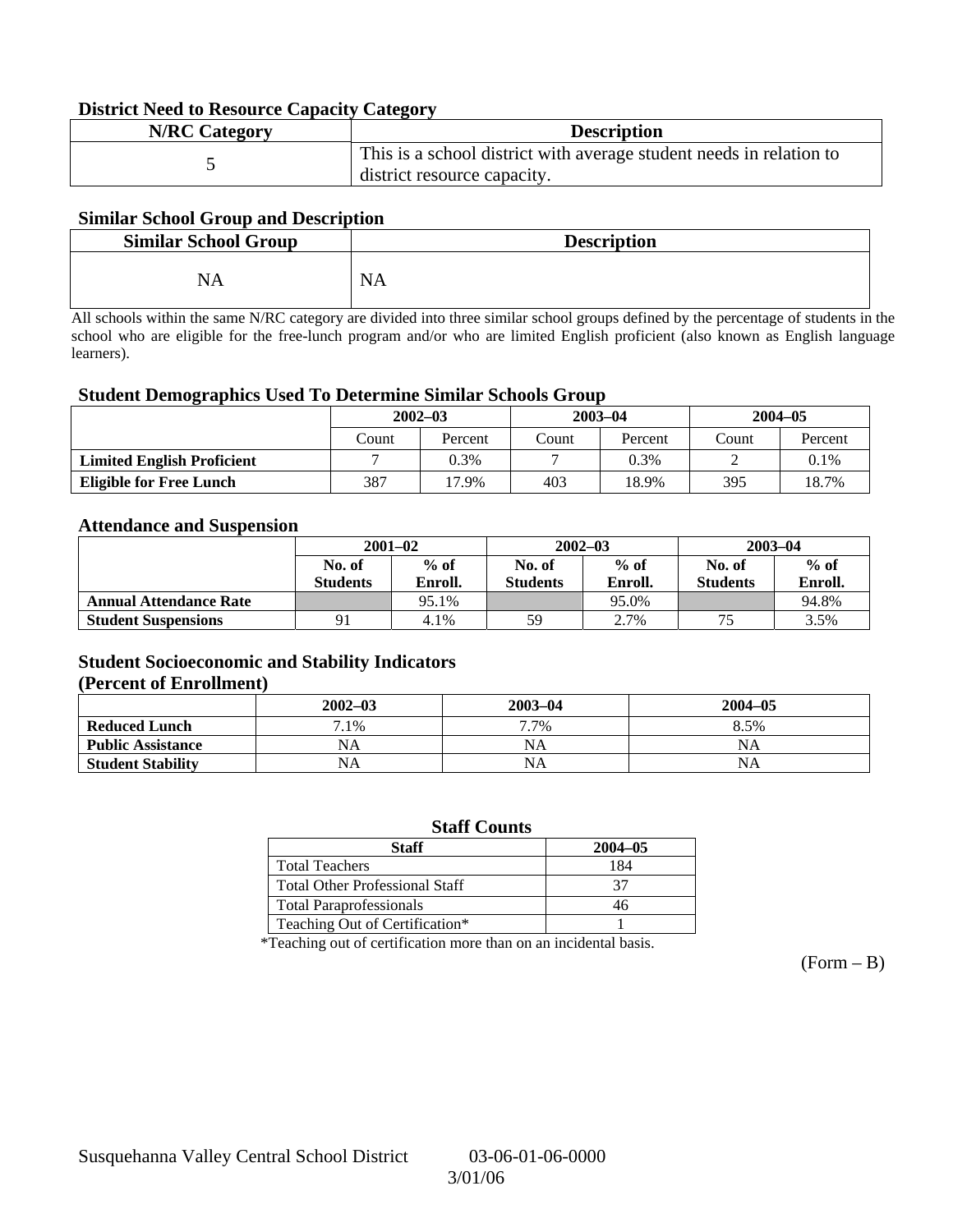# **High School Graduates and Noncompleters**

|                         | <b>High School Graduates and Completers</b>                      | $2002 - 03$                                              | $2003 - 04$ | $2004 - 05$ |
|-------------------------|------------------------------------------------------------------|----------------------------------------------------------|-------------|-------------|
|                         | Total Graduates*                                                 | 119                                                      | 127         | 130         |
| General-                | 79<br><b>Regents Diplomas</b><br>96<br>76%<br>66%<br>8<br>9<br>3 |                                                          | 104         |             |
| <b>Education</b>        | % Regents Diplomas                                               |                                                          |             | 80%         |
| <b>Students</b>         | Regents Diplomas with Advanced Designation**                     |                                                          |             | 52          |
|                         | % Regents Diplomas with Advanced Designation                     |                                                          |             | 40%         |
|                         | IEP Diplomas or Local Certificates                               |                                                          |             |             |
|                         | Total Graduates*                                                 |                                                          |             | 21          |
|                         | <b>Regents Diplomas</b>                                          |                                                          |             | 4           |
| <b>Students</b><br>with | % Regents Diplomas                                               | 12%                                                      | 33%         | 19%         |
| <b>Disabilities</b>     | Regents Diplomas with Advanced Designation**                     | 3<br>5<br>127<br>136<br>80<br>99<br>63%<br>73%<br>3<br>5 | $\theta$    |             |
|                         | % Regents Diplomas with Advanced Designation                     |                                                          | 0%          |             |
|                         | IEP Diplomas or Local Certificates                               |                                                          |             | 5           |
|                         | Total Graduates*                                                 |                                                          |             | 151         |
|                         | <b>Regents Diplomas</b>                                          |                                                          |             | 108         |
| <b>All Students</b>     | % Regents Diplomas                                               |                                                          | 72%         |             |
|                         | Regents Diplomas with Advanced Designation**                     |                                                          |             | 52          |
|                         | % Regents Diplomas with Advanced Designation                     |                                                          |             | 34%         |
|                         | IEP Diplomas or Local Certificates                               |                                                          |             | 5           |

\* Only students awarded local diplomas or Regents endorsed diplomas are included in the count of high school graduates in this table. Data include graduates in August, January and June of the school year being reported.

\*\*Beginning with students who first entered grade 9 in 2001–02, students may earn a Regents diploma by passing (scoring 65–100) Regents exams in five areas and meeting course requirements. To earn a Regents diploma with advanced designation, the student must pass eight Regents exams. For more information, see http://www.emsc.nysed.gov/parents/gradreqtsfs.shtml

#### **Post-Secondary Plans of 2004–05 Graduates**

|                                                        |                | 4-year<br>College | 2-year<br>College | <b>Other Post-</b><br><b>Secondary</b> | <b>Military</b> | Employment | <b>Adult</b><br><b>Services</b> | Plan<br><b>Unknown</b> | <b>Other</b><br><b>Known Plan</b> |
|--------------------------------------------------------|----------------|-------------------|-------------------|----------------------------------------|-----------------|------------|---------------------------------|------------------------|-----------------------------------|
| <b>General-</b><br><b>Education</b><br><b>Students</b> | <b>Number</b>  | 45                | 64                | 0                                      |                 | 8          |                                 | 11                     | $\boldsymbol{0}$                  |
|                                                        | Percent        | 35%               | 49%               | 0%                                     | 1%              | 6%         | 1%                              | 8%                     | 0%                                |
| <b>Students</b><br>with<br><b>Disabilities</b>         | <b>Number</b>  |                   | 11                | 0                                      | $\Omega$        | 2          | 3                               | 4                      | $\theta$                          |
|                                                        | Percent        | 5%                | 52%               | 0%                                     | 0%              | 10%        | 14%                             | 19%                    | 0%                                |
| All<br><b>Students</b>                                 | <b>Number</b>  | 46                | 75                | $\theta$                               |                 | 10         | $\overline{4}$                  | 15                     | $\overline{0}$                    |
|                                                        | <b>Percent</b> | 30%               | 50%               | 0%                                     | 1%              | 7%         | 3%                              | 10%                    | 0%                                |

### **High School Noncompletion Rates**

|                        |                            |                 | $2002 - 03$ |                 | $2003 - 04$ |                 | $2004 - 05$ |
|------------------------|----------------------------|-----------------|-------------|-----------------|-------------|-----------------|-------------|
|                        |                            | No. of          | $%$ of      | No. of          | $%$ of      | No. of          | $%$ of      |
|                        |                            | <b>Students</b> | Enroll.     | <b>Students</b> | Enroll.     | <b>Students</b> | Enroll.     |
| General-               | Dropped Out                | 12              |             |                 | 1.2%        | 11              | 1.6%        |
| <b>Education</b>       | Entered GED Program*       | 8               |             | 8               | 1.3%        | 8               | 1.2%        |
| <b>Students</b>        | <b>Total Noncompleters</b> | 20              |             | 15              | 2.5%        | 19              | 2.8%        |
| <b>Students with</b>   | Dropped Out                | 11              |             |                 | 5.9%        | h               | 4.3%        |
| <b>Disabilities</b>    | Entered GED Program*       |                 |             |                 | 2.5%        |                 | 5.1%        |
|                        | <b>Total Noncompleters</b> | 12              |             | 10              | 8.5%        | 13              | 9.4%        |
| All<br><b>Students</b> | Dropped Out                | 23              | 3.3%        | 14              | 1.9%        |                 | 2.1%        |
|                        | Entered GED Program*       | Q               | 1.3%        | 11              | 1.5%        | 15              | 1.9%        |
|                        | <b>Total Noncompleters</b> | 32              | 4.6%        | 25              | 3.4%        | 32              | 4.0%        |

\*The number and percentage of students who left a program leading to a high school diploma and entered a program leading to a high school equivalency diploma.

 $(Form - C)$ 

Susquehanna Valley Central School District 03-06-01-06-0000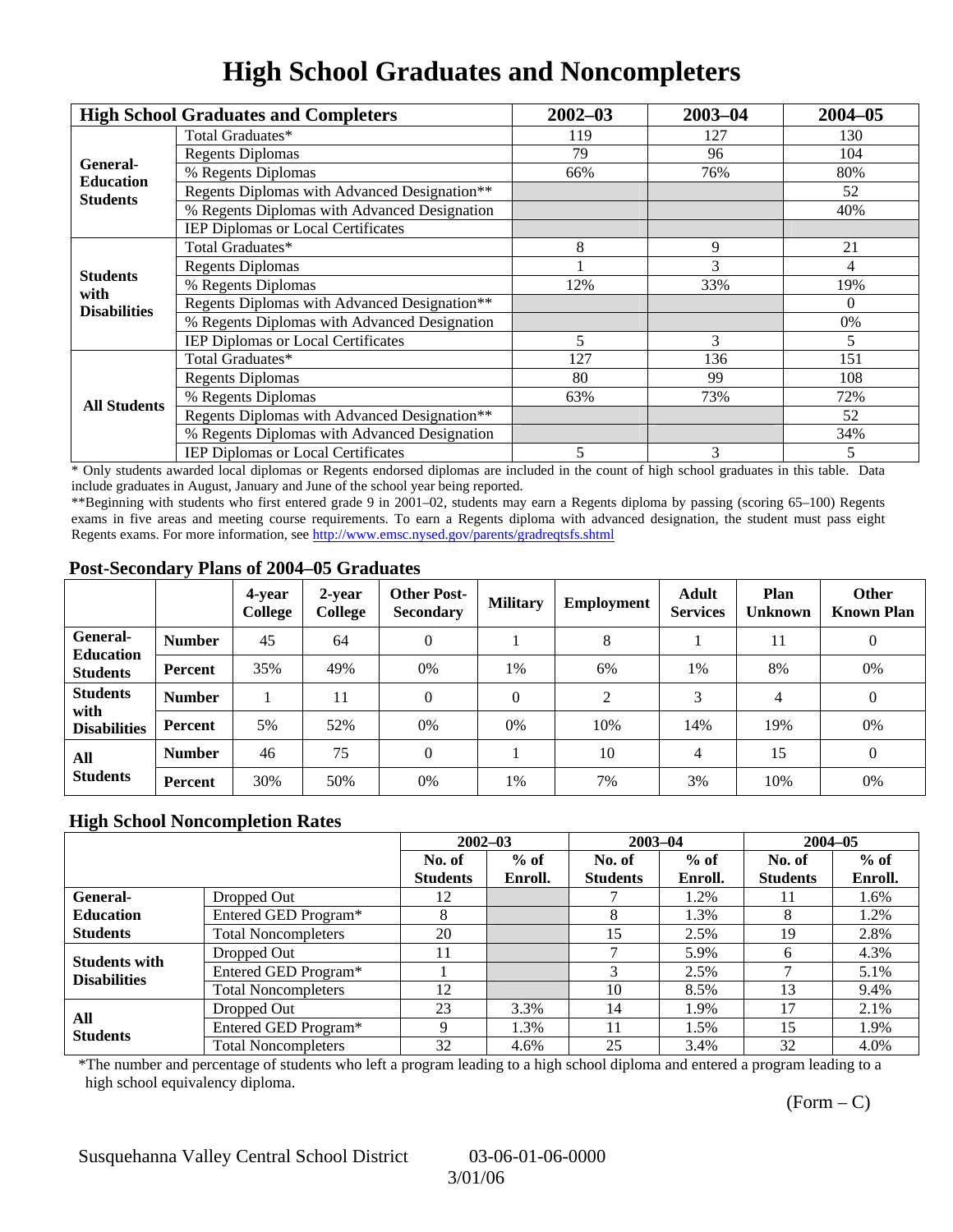## **Career Development and Occupational Studies (CDOS)**

### **Percentage of Students Documenting Self- and Career-Awareness Information and Career Exploration Activities, K–3**

| <b>Grades</b> | $2002 - 03$ | $2003 - 04$ | 2004-05 |
|---------------|-------------|-------------|---------|
| K–1           | 0%          | $0\%$       | 0%      |
| $2 - 3$       | 9%          | $0\%$       | $0\%$   |

### **Students Developing a Career Plan, 4–12**

| <b>Grades</b> |                                      | $2002 - 03$ | $2003 - 04$ | $2004 - 05$ |
|---------------|--------------------------------------|-------------|-------------|-------------|
|               | Number of General-Education Students | 31          | $\Omega$    | 38          |
| $4 - 5$       | Number of Students with Disabilities | 8           | $\Omega$    | 4           |
|               | Number of All Students               | 39          | $\Omega$    | 42          |
|               | Percent of Enrollment                | 12%         | $0\%$       | 14%         |
|               | Number of General-Education Students | 317         | 306         | 301         |
| $6 - 8$       | Number of Students with Disabilities | 47          | 57          | 47          |
|               | Number of All Students               | 364         | 363         | 348         |
|               | Percent of Enrollment                | 68%         | 67%         | 68%         |
|               | Number of General-Education Students | 592         | 596         | 549         |
| $9 - 12$      | Number of Students with Disabilities | 105         | 106         | 104         |
|               | Number of All Students               | 697         | 702         | 653         |
|               | Percent of Enrollment                | 100%        | 100%        | 95%         |

### **Career and Technical Education (CTE) Programs**

|                                                   | . .   | <b>This District</b> | <b>Statewide</b> |
|---------------------------------------------------|-------|----------------------|------------------|
| <b>CTE Program</b>                                | Count | Percentage           |                  |
| All CTE Programs                                  |       |                      |                  |
| Completed the CTE Program                         |       |                      |                  |
| <b>Completed and Passed Regents Exams</b>         |       |                      |                  |
| Completed and had Course Average of 75% or More   |       |                      |                  |
| Completed and Attained a HS Diploma or Equivalent |       |                      |                  |
| Completed and Whose Status is Known               |       |                      |                  |
| Completed and Were Successfully Placed            |       |                      |                  |
| <b>Nontraditional Programs</b>                    |       |                      |                  |
| <b>Underrepresented Gender Members Enrolled</b>   |       |                      |                  |
| Underrepresented Gender Members Who Completed     |       |                      |                  |

Enrollment data are for the 2004–2005 school year; completer data are as of June 2004.

Blank cells indicate that either the district did not have a CTE program or did not report data. These data are reported only at the district level.

 $(Form - D)$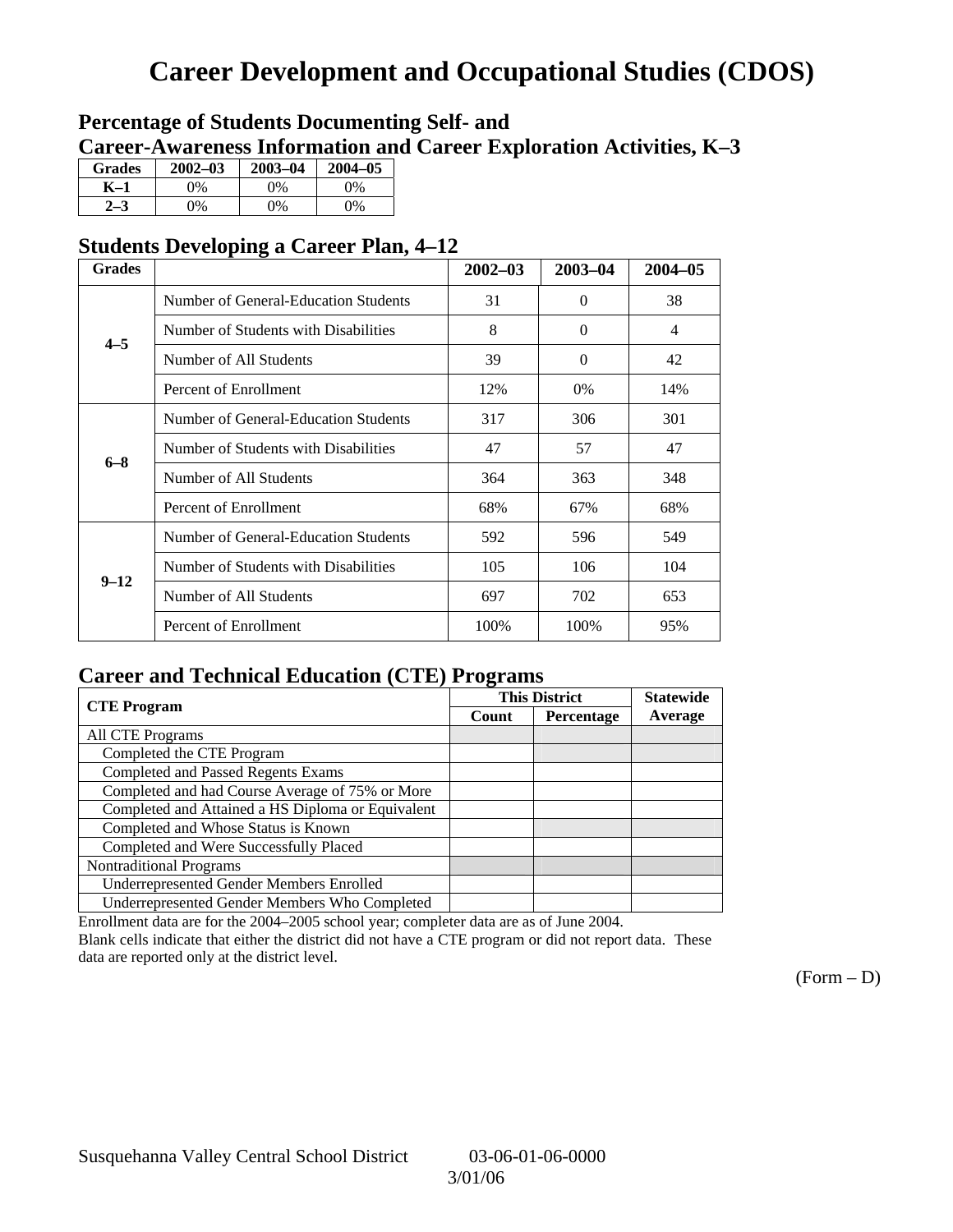# **Second Language Proficiency Examinations**

### **General-Education Students**

| <b>Test</b> | $2002 - 03$       |           |                   | $2003 - 04$ | $2004 - 05$ |           |  |
|-------------|-------------------|-----------|-------------------|-------------|-------------|-----------|--|
|             | <b>No. Tested</b> | % Passing | <b>No. Tested</b> | % Passing   | No. Tested  | % Passing |  |
| French      | 49                | 94%       | 4                 | 88%         | 42          | 86%       |  |
| German      |                   | 0%        |                   | $0\%$       |             | 0%        |  |
| Italian     |                   | 0%        |                   | 0%          |             | 0%        |  |
| Latin       |                   | 0%        |                   | $0\%$       |             | 0%        |  |
| Spanish     | 92                | 97%       | 102               | 79%         | 94          | 87%       |  |

#### **Students with Disabilities**

| <b>Test</b> | $2002 - 03$ |           |            | $2003 - 04$ | $2004 - 05$       |           |  |
|-------------|-------------|-----------|------------|-------------|-------------------|-----------|--|
|             | No. Tested  | % Passing | No. Tested | % Passing   | <b>No. Tested</b> | % Passing |  |
| French      |             | 0%        |            | 0%          |                   | 0%        |  |
| German      |             | 0%        |            | 0%          |                   | 0%        |  |
| Italian     |             | 0%        |            | 0%          |                   | 0%        |  |
| Latin       |             | 0%        |            | 0%          |                   | 0%        |  |
| Spanish     |             | 0%        |            | 0%          |                   | 0%        |  |

### **Regents Competency Tests**

### **General-Education Students**

| <b>Test</b>           | $2002 - 03$       |           |            | $2003 - 04$ | $2004 - 05$       |           |  |
|-----------------------|-------------------|-----------|------------|-------------|-------------------|-----------|--|
|                       | <b>No. Tested</b> | % Passing | No. Tested | % Passing   | <b>No. Tested</b> | % Passing |  |
| Mathematics           |                   |           |            |             |                   |           |  |
| Science               |                   | 0%        |            | 0%          |                   | 0%        |  |
| Reading               |                   | 0%        |            |             |                   | 0%        |  |
| Writing               |                   | 0%        |            |             |                   | 0%        |  |
| <b>Global Studies</b> |                   | 0%        |            |             |                   |           |  |
| U.S. Hist & Gov't     |                   | 0%        |            | 0%          |                   | 0%        |  |

### **Students with Disabilities**

| <b>Test</b>           | $2002 - 03$       |           | $2003 - 04$       |           | $2004 - 05$       |           |  |
|-----------------------|-------------------|-----------|-------------------|-----------|-------------------|-----------|--|
|                       | <b>No. Tested</b> | % Passing | <b>No. Tested</b> | % Passing | <b>No. Tested</b> | % Passing |  |
| <b>Mathematics</b>    |                   | 70%       | 28                | 86%       |                   | 71%       |  |
| Science               |                   | 43%       |                   |           |                   |           |  |
| Reading               | 24                | 96%       | 12                | 83%       |                   | 100%      |  |
| Writing               | 23                | 91%       | 16                | 94%       |                   |           |  |
| <b>Global Studies</b> |                   | 24%       | 17                | 82%       |                   |           |  |
| U.S. Hist & Gov't     |                   |           |                   | 73%       |                   |           |  |

 $(Form - E)$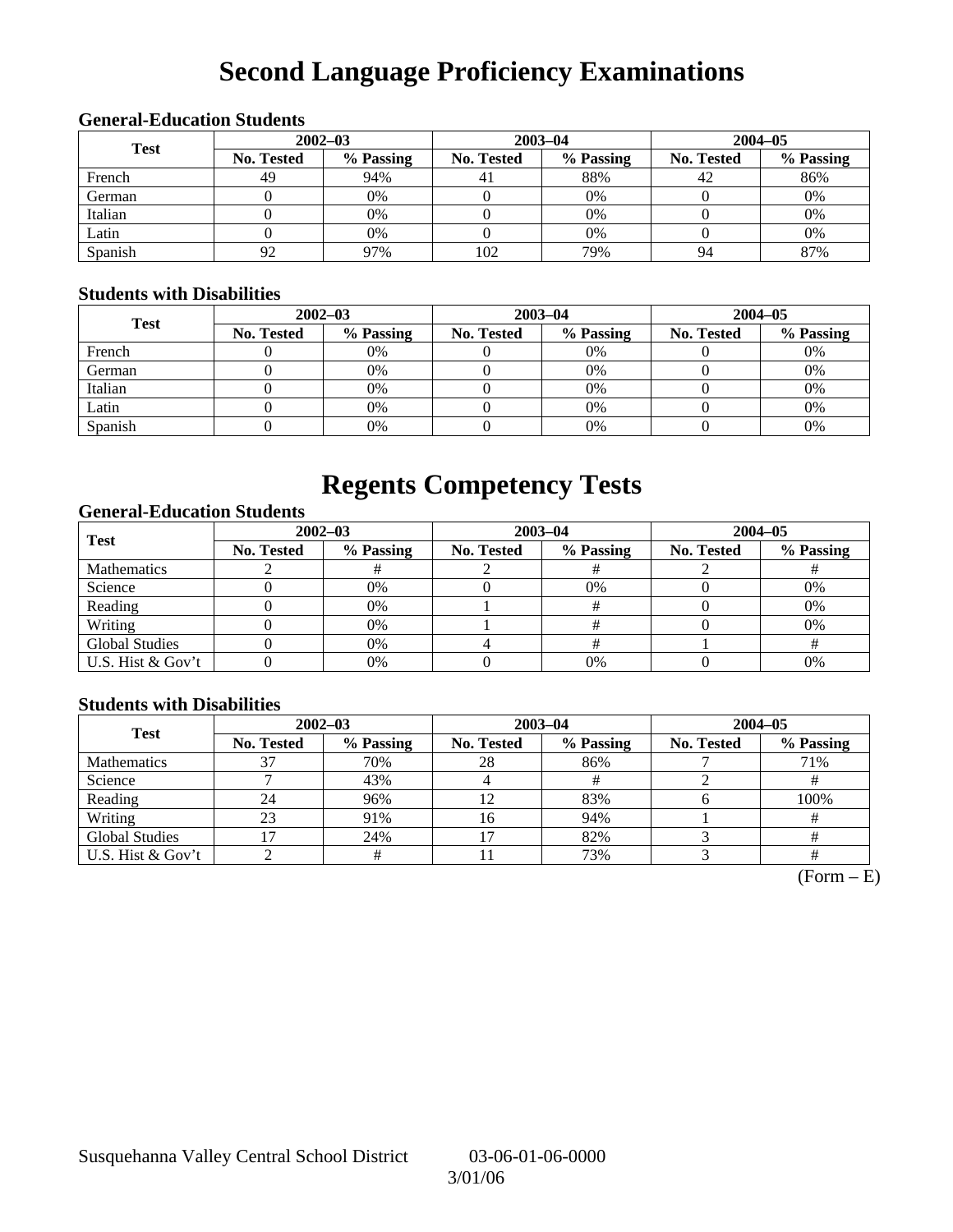# **Regents Examinations**

|                                     | <b>All Students</b> |                                     |                 | <b>Students with Disabilities</b> |                  |                  |  |  |  |
|-------------------------------------|---------------------|-------------------------------------|-----------------|-----------------------------------|------------------|------------------|--|--|--|
|                                     | $2002 - 03$         | $2003 - 04$                         | $2004 - 05$     | $2002 - 03$                       | $2003 - 04$      | $2004 - 05$      |  |  |  |
| <b>Comprehensive English</b>        |                     |                                     |                 |                                   |                  |                  |  |  |  |
| Number Tested                       | 165                 | 164                                 | 190             | 14                                | 24               | 21               |  |  |  |
| Number Scoring 55-100               | 154                 | 148                                 | 186             | $\overline{9}$                    | 10               | 18               |  |  |  |
| Number Scoring 65-100               | 143                 | 124                                 | 166             | 6                                 | $\overline{4}$   | 14               |  |  |  |
| Number Scoring 85-100               | 65                  | 52                                  | 50              | $\overline{0}$                    | $\overline{0}$   | $\overline{0}$   |  |  |  |
| Percentage of Tested Scoring 55-100 | 93%                 | 90%                                 | 98%             | 64%                               | 42%              | 86%              |  |  |  |
| Percentage of Tested Scoring 65-100 | 87%                 | 76%                                 | 87%             | 43%                               | 17%              | 67%              |  |  |  |
| Percentage of Tested Scoring 85-100 | 39%                 | 32%                                 | 26%             | 0%                                | 0%               | 0%               |  |  |  |
|                                     |                     | <b>Mathematics A</b>                |                 |                                   |                  |                  |  |  |  |
| Number Tested                       | 194                 | 213                                 | 166             | 20                                | 26               | 19               |  |  |  |
| Number Scoring 55-100               | 160                 | $\overline{201}$                    | 158             | 10                                | 19               | 13               |  |  |  |
| Number Scoring 65-100               | 138                 | 188                                 | 150             | $\,8\,$                           | $\overline{17}$  | 9                |  |  |  |
| Number Scoring 85-100               | $\overline{26}$     | $\overline{53}$                     | $\overline{52}$ | $\overline{0}$                    | $\overline{0}$   | $\mathbf{1}$     |  |  |  |
| Percentage of Tested Scoring 55-100 | 82%                 | 94%                                 | 95%             | 50%                               | 73%              | 68%              |  |  |  |
| Percentage of Tested Scoring 65-100 | 71%                 | 88%                                 | 90%             | 40%                               | 65%              | 47%              |  |  |  |
| Percentage of Tested Scoring 85-100 | 13%                 | 25%                                 | 31%             | 0%                                | $0\%$            | 5%               |  |  |  |
|                                     |                     | <b>Mathematics B</b>                |                 |                                   |                  |                  |  |  |  |
| Number Tested                       | $\overline{0}$      | 61                                  | 90              | $\boldsymbol{0}$                  | $\boldsymbol{0}$ | $\boldsymbol{7}$ |  |  |  |
| Number Scoring 55-100               | $\overline{0}$      | $\overline{55}$                     | 76              | $\overline{0}$                    | $\overline{0}$   | $\overline{5}$   |  |  |  |
| Number Scoring 65-100               | $\overline{0}$      | 46                                  | 56              | $\overline{0}$                    | $\mathbf{0}$     | $\boldsymbol{0}$ |  |  |  |
| Number Scoring 85-100               | $\overline{0}$      | $\overline{15}$                     | 12              | $\overline{0}$                    | $\overline{0}$   | $\overline{0}$   |  |  |  |
| Percentage of Tested Scoring 55-100 | 0%                  | 90%                                 | 84%             | 0%                                | 0%               | 71%              |  |  |  |
| Percentage of Tested Scoring 65-100 | 0%                  | 75%                                 | 62%             | 0%                                | 0%               | 0%               |  |  |  |
| Percentage of Tested Scoring 85-100 | 0%                  | 25%                                 | 13%             | 0%                                | 0%               | 0%               |  |  |  |
|                                     |                     | <b>Global History and Geography</b> |                 |                                   |                  |                  |  |  |  |
| Number Tested                       | 193                 | 213                                 | 154             | 28                                | 34               | 16               |  |  |  |
| Number Scoring 55-100               | $\overline{173}$    | 189                                 | 146             | 16                                | 23               | 12               |  |  |  |
| Number Scoring 65-100               | 149                 | 164                                 | 130             | 10                                | 12               | 6                |  |  |  |
| Number Scoring 85-100               | $\overline{42}$     | $\overline{68}$                     | $\overline{44}$ | $\overline{0}$                    | $\overline{0}$   | $\overline{0}$   |  |  |  |
| Percentage of Tested Scoring 55-100 | 90%                 | 89%                                 | 95%             | 57%                               | 68%              | 75%              |  |  |  |
| Percentage of Tested Scoring 65-100 | 77%                 | 77%                                 | 84%             | 36%                               | 35%              | 38%              |  |  |  |
| Percentage of Tested Scoring 85-100 | 22%                 | 32%                                 | 29%             | 0%                                | $0\%$            | 0%               |  |  |  |
|                                     |                     | <b>U.S. History and Government</b>  |                 |                                   |                  |                  |  |  |  |
| Number Tested                       | 157                 | 158                                 | 197             | 13                                | 21               | 27               |  |  |  |
| Number Scoring 55-100               | 153                 | 143                                 | 183             | 11                                | 11               | 21               |  |  |  |
| Number Scoring 65-100               | 145                 | 132                                 | 160             | 10                                | $\,8\,$          | 12               |  |  |  |
| Number Scoring 85-100               | $\overline{75}$     | $\overline{82}$                     | 83              | $\mathbf{1}$                      | $\overline{3}$   | $\overline{2}$   |  |  |  |
| Percentage of Tested Scoring 55-100 | 97%                 | 91%                                 | 93%             | 85%                               | 52%              | 78%              |  |  |  |
| Percentage of Tested Scoring 65-100 | 92%                 | 84%                                 | 81%             | 77%                               | 38%              | 44%              |  |  |  |
| Percentage of Tested Scoring 85-100 | 48%                 | 52%                                 | 42%             | 8%                                | 14%              | 7%               |  |  |  |

 $\overline{(Form - F)}$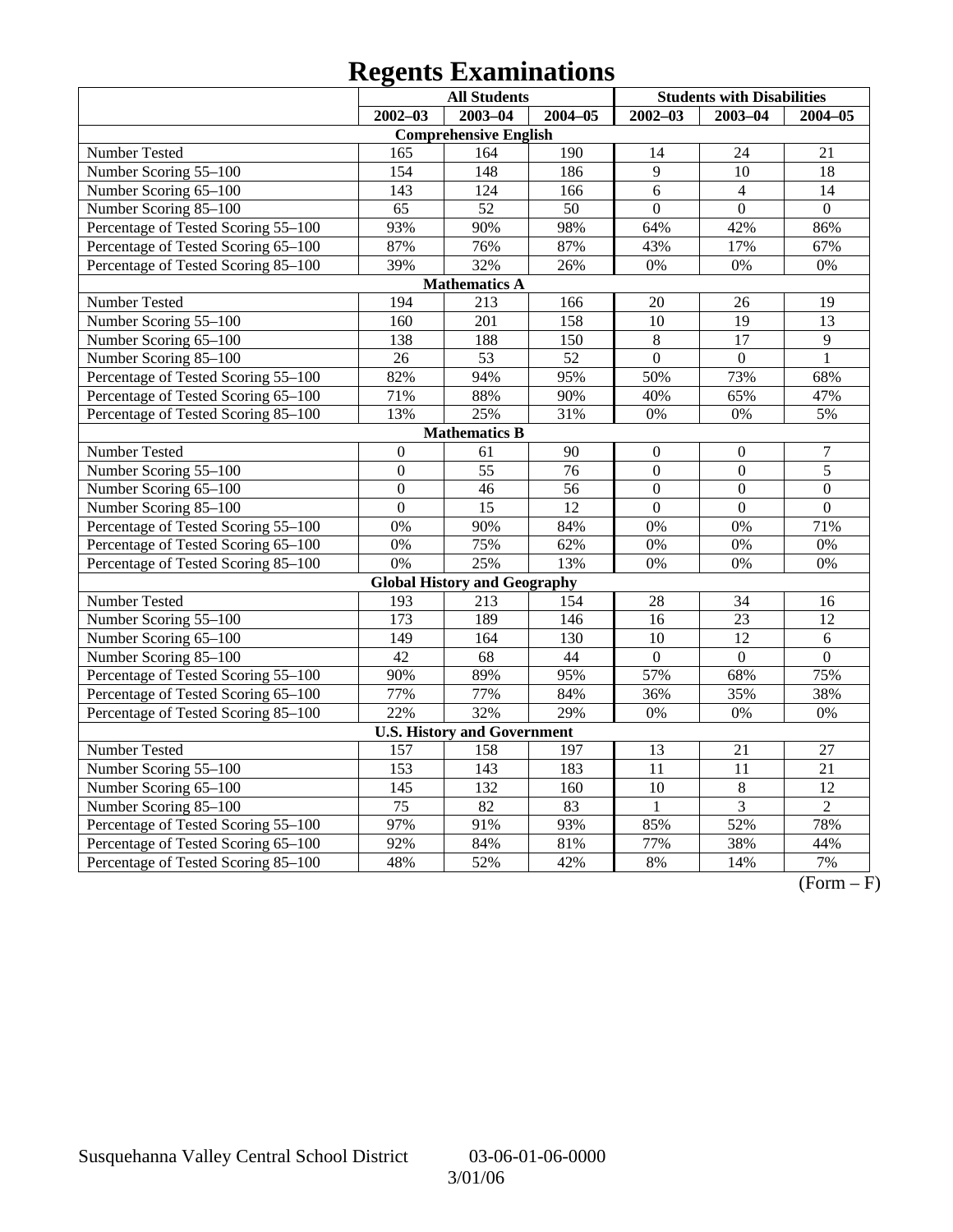# **Regents Examinations**

|                                     | o           | <b>All Students</b>                   |             |                 | <b>Students with Disabilities</b> |                 |
|-------------------------------------|-------------|---------------------------------------|-------------|-----------------|-----------------------------------|-----------------|
|                                     | $2002 - 03$ | $2003 - 04$                           | $2004 - 05$ | $2002 - 03$     | $2003 - 04$                       | $2004 - 05$     |
|                                     |             | <b>Living Environment</b>             |             |                 |                                   |                 |
| Number Tested                       | 168         | 191                                   | 132         | 11              | 35                                | 6               |
| Number Scoring 55-100               | 167         | 186                                   | 131         | 10              | 32                                | 6               |
| Number Scoring 65-100               | 159         | 169                                   | 125         | $6\,$           | 23                                | 6               |
| Number Scoring 85-100               | 44          | 37                                    | 44          | $\overline{0}$  | $\Omega$                          | $\mathbf{1}$    |
| Percentage of Tested Scoring 55-100 | 99%         | 97%                                   | 99%         | 91%             | 91%                               | 100%            |
| Percentage of Tested Scoring 65-100 | 95%         | 88%                                   | 95%         | 55%             | 66%                               | 100%            |
| Percentage of Tested Scoring 85-100 | 26%         | 19%                                   | 33%         | 0%              | 0%                                | 17%             |
|                                     |             | <b>Physical Setting/Earth Science</b> |             |                 |                                   |                 |
| Number Tested                       | 144         | 183                                   | 216         | 15              | 11                                | 27              |
| Number Scoring 55-100               | 133         | 172                                   | 207         | 12              | 9                                 | 24              |
| Number Scoring 65-100               | 119         | 154                                   | 184         | 10              | $\overline{4}$                    | 17              |
| Number Scoring 85-100               | 51          | 65                                    | 84          | $\overline{0}$  | $\mathbf{1}$                      | $\overline{2}$  |
| Percentage of Tested Scoring 55-100 | 92%         | 94%                                   | 96%         | 80%             | 82%                               | 89%             |
| Percentage of Tested Scoring 65-100 | 83%         | 84%                                   | 85%         | 67%             | 36%                               | 63%             |
| Percentage of Tested Scoring 85-100 | 35%         | 36%                                   | 39%         | 0%              | 9%                                | 7%              |
|                                     |             | <b>Physical Setting/Chemistry</b>     |             |                 |                                   |                 |
| Number Tested                       | 108         | 81                                    | 119         | 3               | $\mathbf{1}$                      | 11              |
| Number Scoring 55-100               | 107         | 77                                    | 115         | $\#$            | $\#$                              | 10              |
| Number Scoring 65-100               | 87          | 58                                    | 96          | $\overline{\#}$ | #                                 | 6               |
| Number Scoring 85-100               | 19          | 12                                    | 14          | $\overline{\#}$ | $\overline{\#}$                   | $\overline{0}$  |
| Percentage of Tested Scoring 55-100 | 99%         | 95%                                   | 97%         | $\#$            | $\#$                              | 91%             |
| Percentage of Tested Scoring 65-100 | 81%         | 72%                                   | 81%         | $\#$            | $\#$                              | 55%             |
| Percentage of Tested Scoring 85-100 | 18%         | 15%                                   | 12%         | $\overline{\#}$ | $\overline{\overline{H}}$         | 0%              |
|                                     |             | <b>Physical Setting/Physics</b>       |             |                 |                                   |                 |
| Number Tested                       |             | 57                                    | 44          |                 | $\mathbf{1}$                      | $\mathbf{1}$    |
| Number Scoring 55-100               |             | 56                                    | 41          |                 | $\overline{\#}$                   | $\overline{\#}$ |
| Number Scoring 65-100               |             | 49                                    | 35          |                 | $\overline{\ddot{}}$              | #               |
| Number Scoring 85-100               |             | 20                                    | 11          |                 | $\#$                              | $\#$            |
| Percentage of Tested Scoring 55-100 |             | 98%                                   | 93%         |                 | $\#$                              | $\overline{\#}$ |
| Percentage of Tested Scoring 65-100 |             | 86%                                   | 80%         |                 | #                                 | #               |
| Percentage of Tested Scoring 85-100 |             | 35%                                   | 25%         |                 | $\overline{\#}$                   | $\frac{1}{2}$   |

\* Physical Setting/Physics results for 2002–03 are not included in the report card because the Department issued new conversion charts for assessments administered in that year.

### $(Form - G)$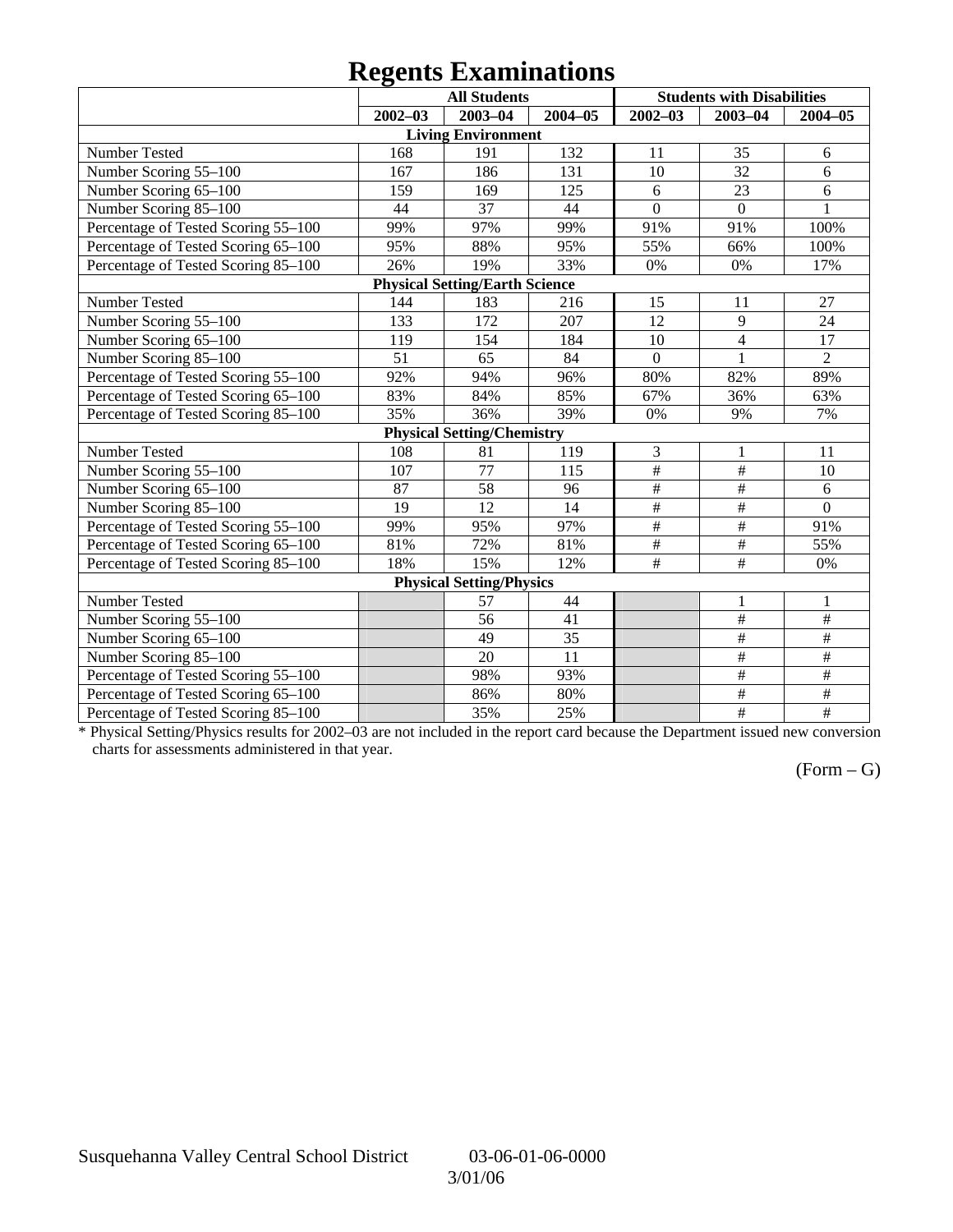### **Regents Examinations**

|                                        | <b>All Students</b>                  |                                      | <b>Students with Disabilities</b>    |                                      |                                      |                                    |
|----------------------------------------|--------------------------------------|--------------------------------------|--------------------------------------|--------------------------------------|--------------------------------------|------------------------------------|
|                                        | $2002 - 03$                          | 2003-04                              | $2004 - 05$                          | $2002 - 03$                          | $2003 - 04$                          | $2004 - 05$                        |
|                                        |                                      | <b>Comprehensive French</b>          |                                      |                                      |                                      |                                    |
| Number Tested                          | 37                                   | 32                                   | 27                                   | $\boldsymbol{0}$                     | $\boldsymbol{0}$                     | $\mathbf{0}$                       |
| Number Scoring 55-100                  | 37                                   | 32                                   | 27                                   | $\boldsymbol{0}$                     | $\mathbf{0}$                         | $\boldsymbol{0}$                   |
| Number Scoring 65-100                  | 35                                   | 32                                   | 27                                   | $\boldsymbol{0}$                     | $\mathbf{0}$                         | $\boldsymbol{0}$                   |
| Number Scoring 85-100                  | $\overline{12}$                      | 22                                   | 16                                   | $\boldsymbol{0}$                     | $\mathbf{0}$                         | $\mathbf{0}$                       |
| Percentage of Tested Scoring 55-100    | 100%                                 | 100%                                 | 100%                                 | $0\%$                                | 0%                                   | 0%                                 |
| Percentage of Tested Scoring 65-100    | 95%                                  | 100%                                 | 100%                                 | 0%                                   | 0%                                   | 0%                                 |
| Percentage of Tested Scoring 85-100    | 32%                                  | 69%                                  | 59%                                  | 0%                                   | 0%                                   | 0%                                 |
|                                        |                                      | <b>Comprehensive Italian</b>         |                                      |                                      |                                      |                                    |
| Number Tested                          | 0                                    | $\boldsymbol{0}$                     | $\boldsymbol{0}$                     | $\boldsymbol{0}$                     | $\boldsymbol{0}$                     | $\mathbf{0}$                       |
| Number Scoring 55-100                  | $\boldsymbol{0}$                     | $\boldsymbol{0}$                     | $\boldsymbol{0}$                     | $\boldsymbol{0}$                     | $\boldsymbol{0}$                     | $\boldsymbol{0}$                   |
| Number Scoring 65-100                  | $\boldsymbol{0}$                     | $\boldsymbol{0}$                     | $\boldsymbol{0}$                     | $\boldsymbol{0}$                     | $\overline{0}$                       | $\boldsymbol{0}$                   |
| Number Scoring 85-100                  | $\overline{0}$                       | $\boldsymbol{0}$                     | $\mathbf{0}$                         | $\mathbf{0}$                         | $\mathbf{0}$                         | $\boldsymbol{0}$                   |
| Percentage of Tested Scoring 55-100    | 0%                                   | 0%                                   | 0%                                   | 0%                                   | 0%                                   | 0%                                 |
| Percentage of Tested Scoring 65-100    | 0%                                   | 0%                                   | $0\%$                                | 0%                                   | 0%                                   | 0%                                 |
| Percentage of Tested Scoring 85-100    | 0%                                   | 0%                                   | 0%                                   | 0%                                   | 0%                                   | 0%                                 |
|                                        |                                      | <b>Comprehensive German</b>          |                                      |                                      |                                      |                                    |
| Number Tested                          | $\mathbf{0}$                         | $\boldsymbol{0}$                     | $\boldsymbol{0}$                     | $\boldsymbol{0}$                     | $\boldsymbol{0}$                     | $\mathbf{0}$                       |
| Number Scoring 55-100                  | $\boldsymbol{0}$                     | $\boldsymbol{0}$                     | $\boldsymbol{0}$                     | $\boldsymbol{0}$                     | $\boldsymbol{0}$                     | $\boldsymbol{0}$                   |
| Number Scoring 65-100                  | $\boldsymbol{0}$                     | $\boldsymbol{0}$                     | $\boldsymbol{0}$                     | $\boldsymbol{0}$                     | $\overline{0}$                       | $\boldsymbol{0}$                   |
| Number Scoring 85-100                  | $\overline{0}$                       | $\boldsymbol{0}$                     | $\mathbf{0}$                         | $\mathbf{0}$                         | $\overline{0}$                       | $\overline{0}$                     |
| Percentage of Tested Scoring 55-100    | 0%                                   | 0%                                   | 0%                                   | 0%                                   | 0%                                   | 0%                                 |
| Percentage of Tested Scoring 65-100    | 0%                                   | 0%                                   | $0\%$                                | 0%                                   | 0%                                   | 0%                                 |
| Percentage of Tested Scoring 85-100    | 0%                                   | 0%                                   | 0%                                   | 0%                                   | 0%                                   | 0%                                 |
|                                        |                                      | <b>Comprehensive Hebrew</b>          |                                      |                                      |                                      |                                    |
| Number Tested                          | $\boldsymbol{0}$                     | $\boldsymbol{0}$                     | $\boldsymbol{0}$                     | $\boldsymbol{0}$                     | $\boldsymbol{0}$                     | $\mathbf{0}$                       |
| Number Scoring 55-100                  | $\boldsymbol{0}$                     | $\boldsymbol{0}$                     | $\boldsymbol{0}$                     | $\boldsymbol{0}$                     | $\boldsymbol{0}$                     | $\boldsymbol{0}$                   |
| Number Scoring 65-100                  | $\boldsymbol{0}$                     | $\boldsymbol{0}$                     | $\boldsymbol{0}$                     | $\boldsymbol{0}$                     | $\overline{0}$                       | $\boldsymbol{0}$                   |
| Number Scoring 85-100                  | $\overline{0}$                       | $\boldsymbol{0}$                     | $\mathbf{0}$                         | $\overline{0}$                       | $\overline{0}$                       | $\overline{0}$                     |
| Percentage of Tested Scoring 55-100    | 0%                                   | 0%                                   | 0%                                   | 0%                                   | 0%                                   | 0%                                 |
| Percentage of Tested Scoring 65-100    | 0%                                   | 0%                                   | $0\%$                                | 0%                                   | 0%                                   | 0%                                 |
| Percentage of Tested Scoring 85-100    | 0%                                   | 0%                                   | $0\%$                                | 0%                                   | 0%                                   | 0%                                 |
|                                        |                                      | <b>Comprehensive Spanish</b>         |                                      |                                      |                                      |                                    |
| Number Tested                          | 66                                   | 57                                   | 57                                   | $\boldsymbol{0}$                     | $\boldsymbol{0}$                     | 1                                  |
| Number Scoring 55-100                  | 64                                   | $\overline{57}$                      | 57                                   | $\boldsymbol{0}$                     | $\mathbf{0}$                         | $\overline{\#}$                    |
| Number Scoring 65-100                  | 64                                   | 54                                   | 57                                   | $\boldsymbol{0}$                     | $\boldsymbol{0}$                     | #                                  |
| Number Scoring 85-100                  | 30                                   | $\overline{32}$                      | 26                                   | $\overline{0}$                       | $\overline{0}$                       | $\overline{\#}$                    |
| Percentage of Tested Scoring 55-100    | 97%                                  | 100%                                 | 100%                                 | 0%                                   | 0%                                   | $\#$                               |
| Percentage of Tested Scoring 65-100    | 97%                                  | 95%                                  | 100%                                 | 0%                                   | 0%                                   | $\frac{1}{2}$<br>$\overline{\#}$   |
| Percentage of Tested Scoring 85-100    | 45%                                  | 56%                                  | 46%                                  | 0%                                   | 0%                                   |                                    |
|                                        |                                      | <b>Comprehensive Latin</b>           |                                      |                                      |                                      |                                    |
| Number Tested<br>Number Scoring 55-100 | $\boldsymbol{0}$<br>$\boldsymbol{0}$ | $\boldsymbol{0}$<br>$\boldsymbol{0}$ | $\boldsymbol{0}$                     | $\boldsymbol{0}$<br>$\boldsymbol{0}$ | $\boldsymbol{0}$<br>$\boldsymbol{0}$ | $\overline{0}$<br>$\boldsymbol{0}$ |
| Number Scoring 65-100                  | $\boldsymbol{0}$                     |                                      | $\boldsymbol{0}$<br>$\boldsymbol{0}$ | $\boldsymbol{0}$                     | $\boldsymbol{0}$                     | $\boldsymbol{0}$                   |
|                                        | $\boldsymbol{0}$                     | $\boldsymbol{0}$<br>$\boldsymbol{0}$ | $\boldsymbol{0}$                     | $\boldsymbol{0}$                     | $\boldsymbol{0}$                     | $\boldsymbol{0}$                   |
| Number Scoring 85-100                  | 0%                                   | 0%                                   |                                      |                                      |                                      |                                    |
| Percentage of Tested Scoring 55-100    | 0%                                   | 0%                                   | 0%                                   | 0%                                   | 0%                                   | 0%                                 |
| Percentage of Tested Scoring 65-100    |                                      |                                      | 0%                                   | 0%                                   | 0%                                   | 0%                                 |
| Percentage of Tested Scoring 85-100    | $0\%$                                | 0%                                   | 0%                                   | 0%                                   | 0%                                   | 0%                                 |

 $(Form - H)$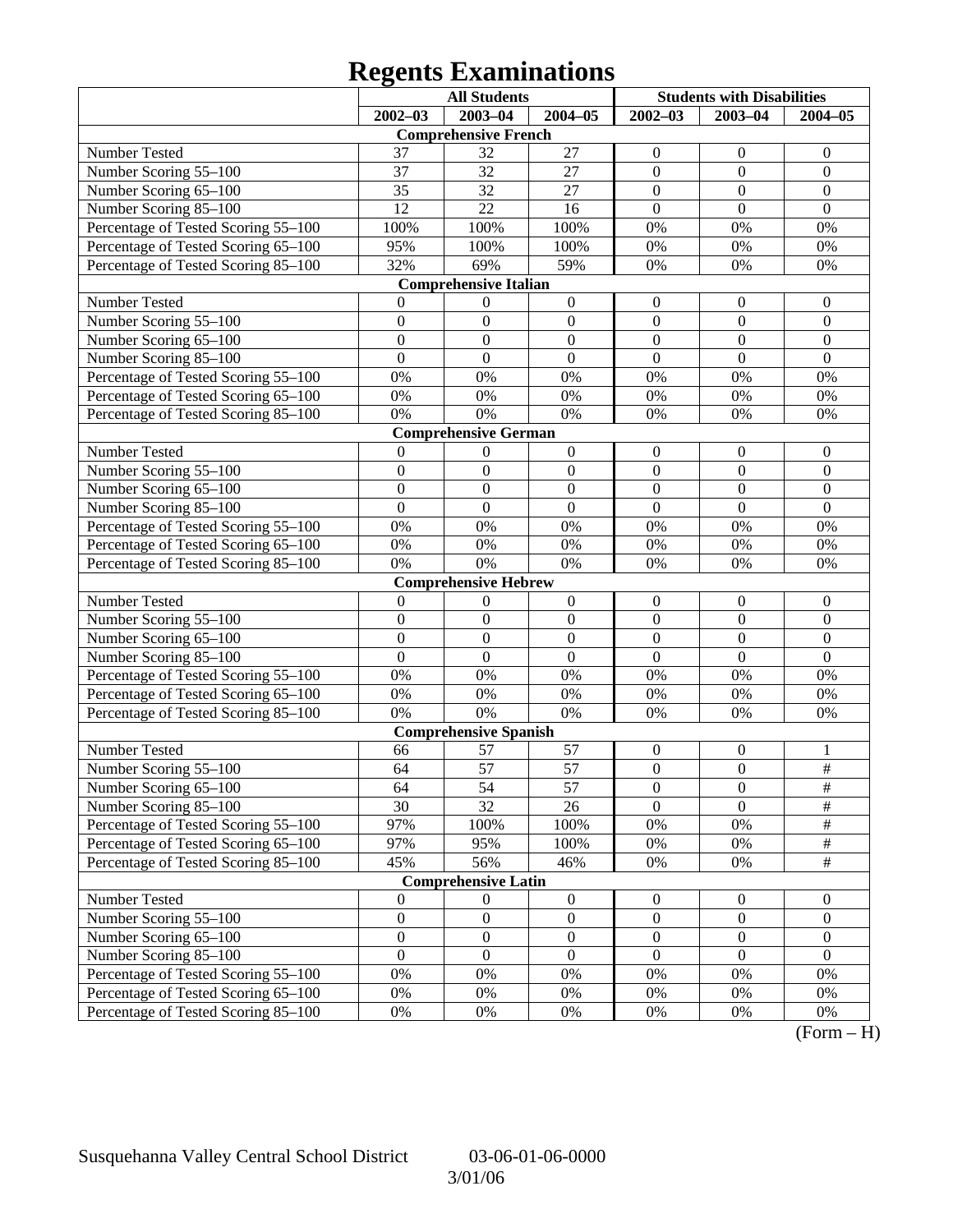|                 |                                   | <b>Number</b><br><b>Tested</b> | % at Level 1 | $\%$ at Level 2 | $\%$ at Level 3 | $%$ at Level 4 |
|-----------------|-----------------------------------|--------------------------------|--------------|-----------------|-----------------|----------------|
|                 | <b>General-Education Students</b> | 133                            | 2%           | 5%              | 56%             | 38%            |
| <b>Nov 2004</b> | <b>Students with Disabilities</b> | 26                             | 19%          | 31%             | 50%             | 0%             |
|                 | All Students                      | 159                            | 4%           | 9%              | 55%             | 31%            |

## **Elementary-Level Social Studies**

## **Middle-Level Social Studies**

|                  |                                   | <b>Number</b><br><b>Tested</b> | % at Level 1 | % at Level 2 | $%$ at Level 3 | $%$ at Level 4 |
|------------------|-----------------------------------|--------------------------------|--------------|--------------|----------------|----------------|
|                  | <b>General-Education Students</b> | 153                            | 0%           | 20%          | 67%            | 12%            |
| <b>June 2005</b> | <b>Students with Disabilities</b> | 25                             | 8%           | 64%          | 28%            | 0%             |
|                  | All Students                      | 178                            | 1%           | 26%          | 62%            | 11%            |

 $(Form - I)$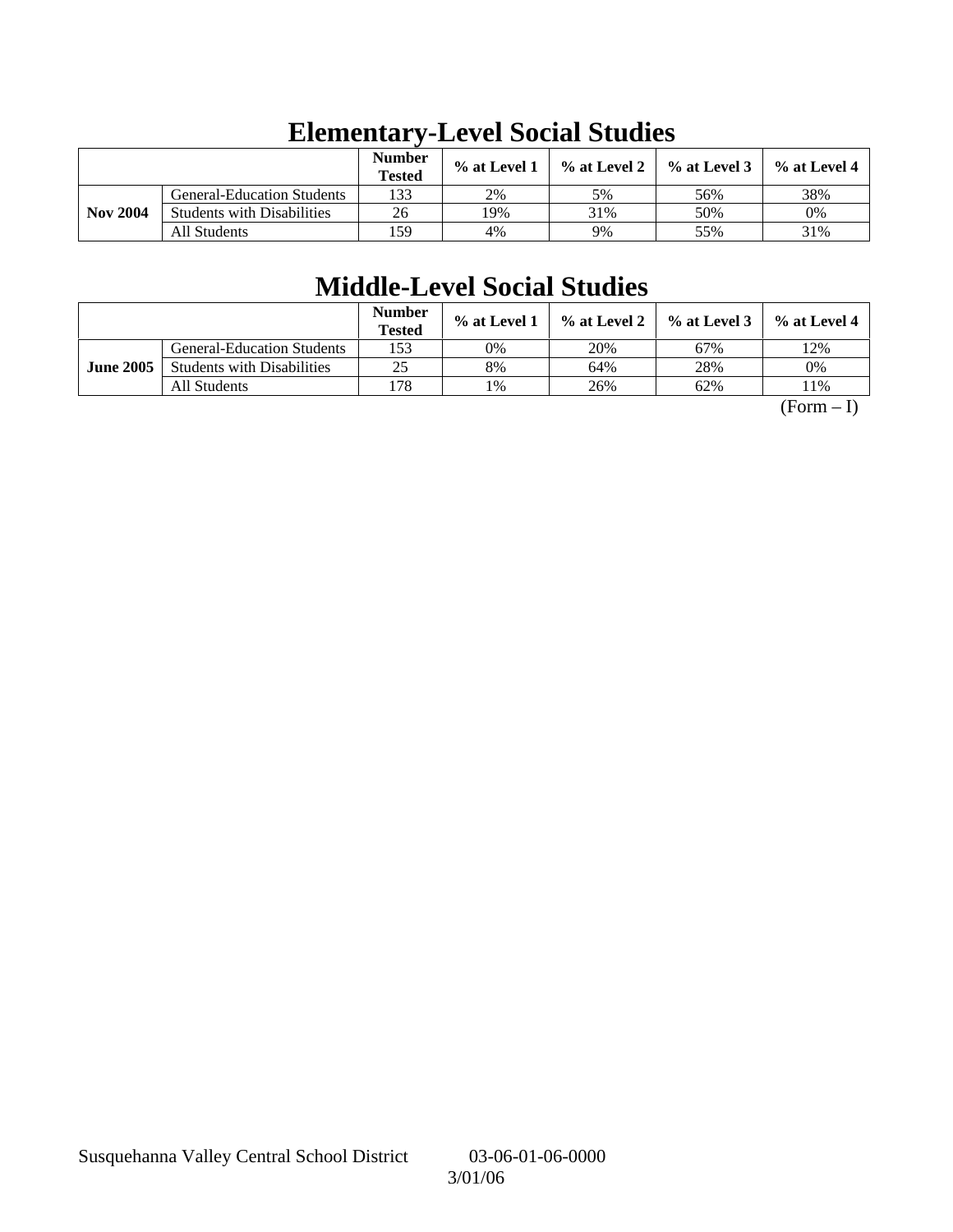### **New York State Alternate Assessments (NYSAA) 2004–05**

|                              | <b>Count of Students</b> |                   |                |         |                    |   |  |  |  |
|------------------------------|--------------------------|-------------------|----------------|---------|--------------------|---|--|--|--|
| <b>Test</b>                  | <b>Tested</b>            | <b>Not Tested</b> | <b>Level 1</b> | Level 2 | Level 4<br>Level 3 |   |  |  |  |
| <b>Elementary Level</b>      |                          |                   |                |         |                    |   |  |  |  |
| Social Studies               |                          |                   | #              | #       | #                  | # |  |  |  |
| <b>Middle Level</b>          |                          |                   |                |         |                    |   |  |  |  |
| Social Studies               | 4                        |                   | #              | #       | #                  | # |  |  |  |
| <b>Secondary Level</b>       |                          |                   |                |         |                    |   |  |  |  |
| <b>English Language Arts</b> |                          |                   | #              | #       | #                  | # |  |  |  |
| <b>Social Studies</b>        |                          |                   | #              | #       | #                  | # |  |  |  |
| Mathematics                  |                          |                   | #              | #       | #                  | # |  |  |  |
| Science                      |                          |                   | #              | #       | #                  | # |  |  |  |

### **2001 Cohort Performance on Regents Examinations after Four Years**

|                              | <b>General-Education Students</b>  |                                   |                | <b>Students with Disabilities</b>  |                                      |                | <b>All Students</b>                |                                      |                |
|------------------------------|------------------------------------|-----------------------------------|----------------|------------------------------------|--------------------------------------|----------------|------------------------------------|--------------------------------------|----------------|
|                              | Global<br><b>History</b><br>& Geo. | U.S.<br><b>History</b><br>& Gov't | <b>Science</b> | Global<br><b>History</b><br>& Geo. | U.S.<br><b>History</b><br>$\&$ Gov't | <b>Science</b> | Global<br><b>History</b><br>& Geo. | U.S.<br><b>History</b><br>$\&$ Gov't | <b>Science</b> |
| <b>Cohort Enrollment</b>     | 134                                | 134                               | 134            | 26                                 | 26                                   | 26             | 160                                | 160                                  | 160            |
| Number Scoring 55–64         |                                    |                                   | ◠              |                                    |                                      |                |                                    | 12                                   |                |
| Number Scoring 65-84         | 79                                 | 42                                | 80             |                                    |                                      | 12             | 87                                 | 49                                   | 92             |
| Number Scoring 85-100        | 41                                 | 72                                | 46             |                                    |                                      |                | 41                                 | 75                                   | 47             |
| <b>Approved Alternatives</b> |                                    |                                   |                |                                    |                                      |                |                                    |                                      |                |

 $(Form - J)$